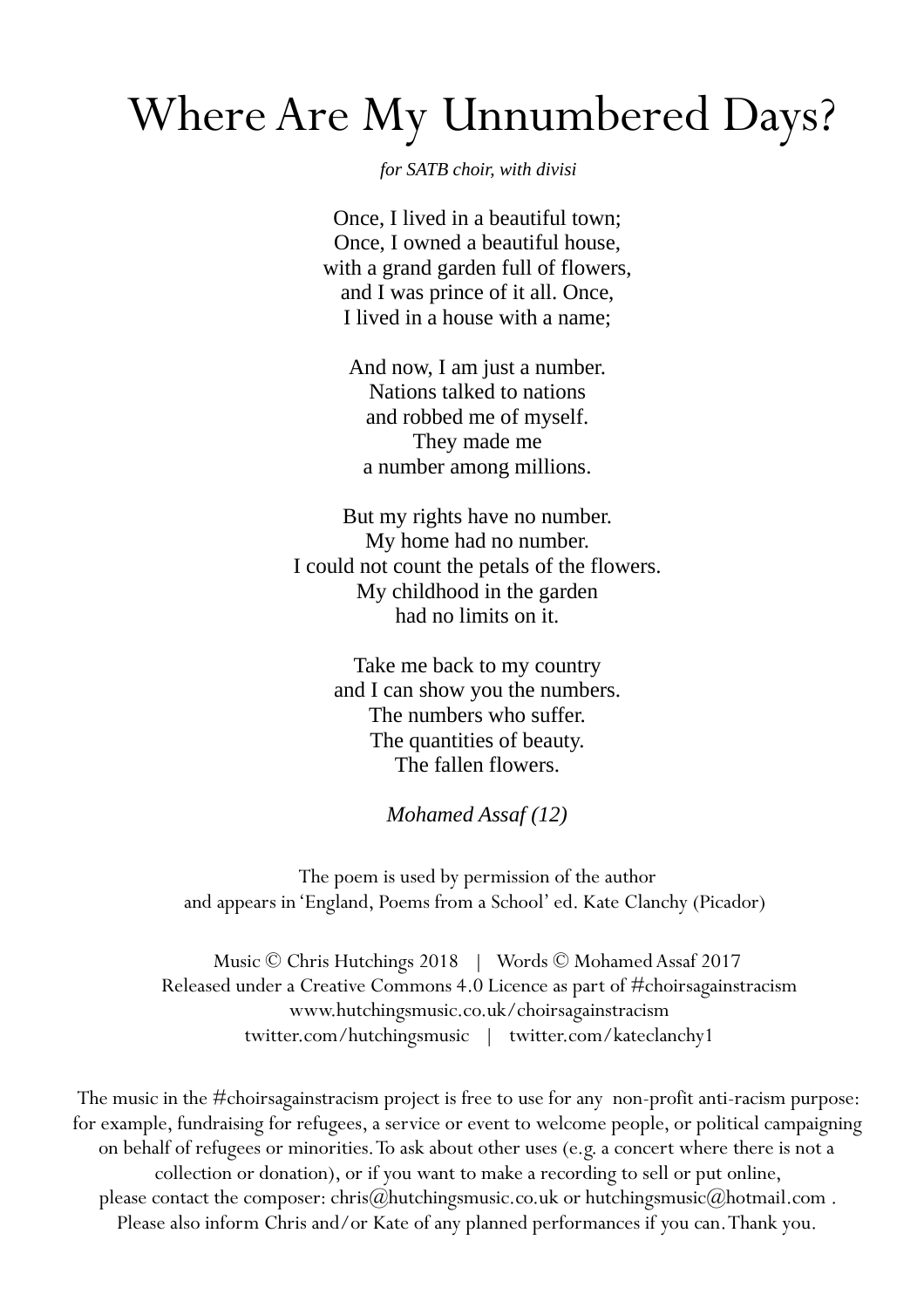## Where Are My Unnumbered Days?

Music: Chris Hutchings Lyrics: Mohamed Assaf



 $\pmb{\Phi}$  $\pmb{\mathbb{\Theta}}$ <u>.</u> b b b A T B *5* ˙ œ œ œ œ *3 3* owned a beau-ti-ful *5*  $\overline{\mathscr{E}}$ œ œ œ *3 3* owned a beau-ti-ful *5*  $\overline{\bullet}$ œ œ œ œ *3*  $\overline{3 - 3}$ <br>owned a beau-ti-ful w house,  $\overline{\mathbf{C}}$ house,  $\frac{\nu}{6}$ house,  $mp$  $mp$  $\frac{mp}{2}$ œ Œ œ œ with a  $\bullet$   $\overrightarrow{}}$   $\bullet$   $\bullet$ with a œ  $\epsilon$  equals with a ˙ œ œ grand gar - den  $^{\circ}$   $^{\circ}$   $^{\circ}$   $^{\circ}$ grand gar - den ˙ œ œ grand gar - den  $m f$  $m f$  $m f$ ˙ œ œ full of  $\circ$   $\bullet$ œ full of  $\circ$   $\bullet$ œ full of  $\overline{\mathbf{o}}$ r. flow'rs,  $\overline{\mathbf{o}}$  $\widehat{\phantom{a}}$ flow'rs,  $\bullet$  $\curvearrowright$ flow'rs,  $mp$  $mp$  $mp$ 

> Music © Chris Hutchings 2018 | Words © Mohamed Assaf 2017 Released under a Creative Commons 4.0 Licence as part of #choirsagainstracism www.hutchingsmusic.co.uk/choirsagainstracism twitter.com/hutchingsmusic | twitter.com/kateclanchy1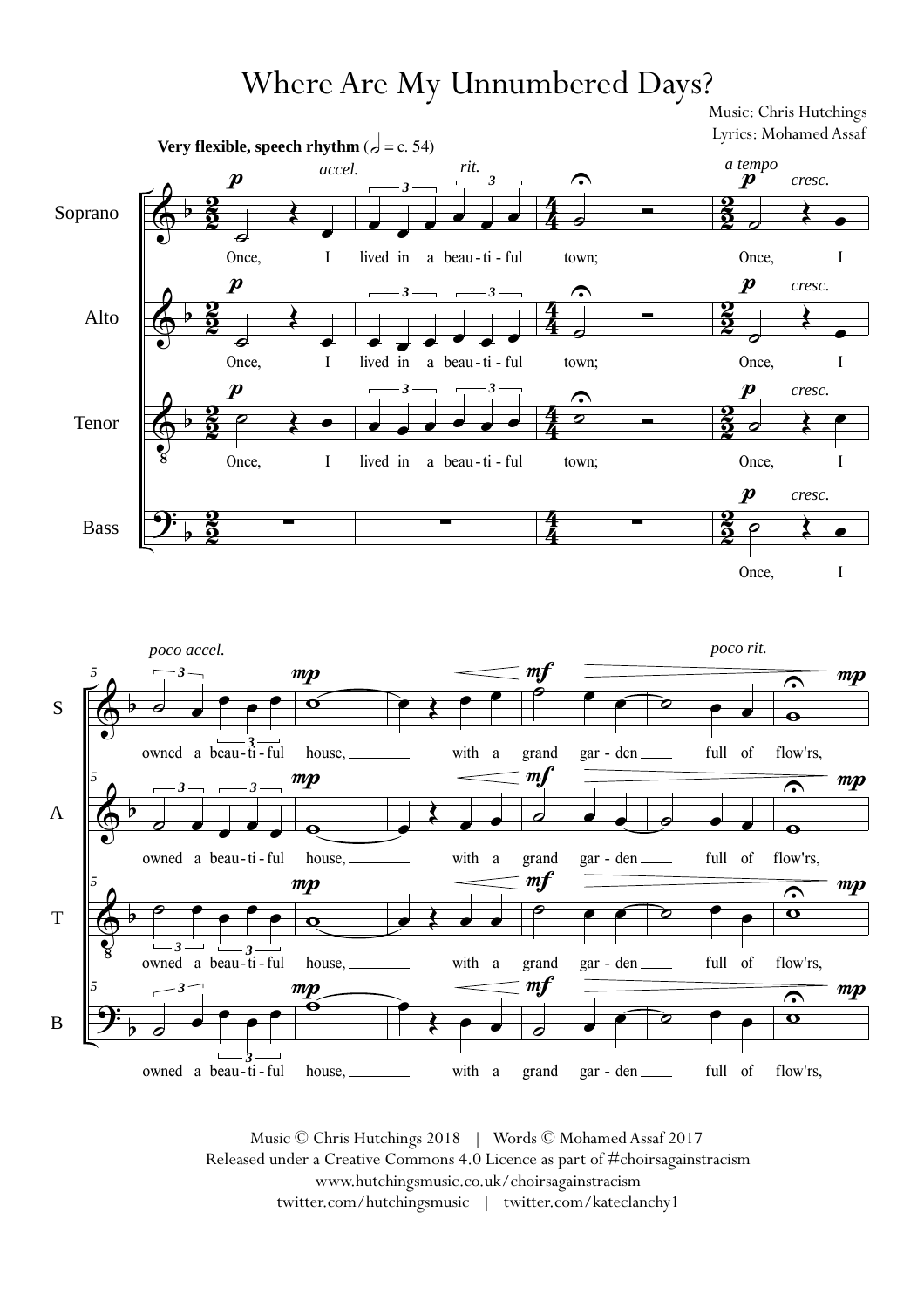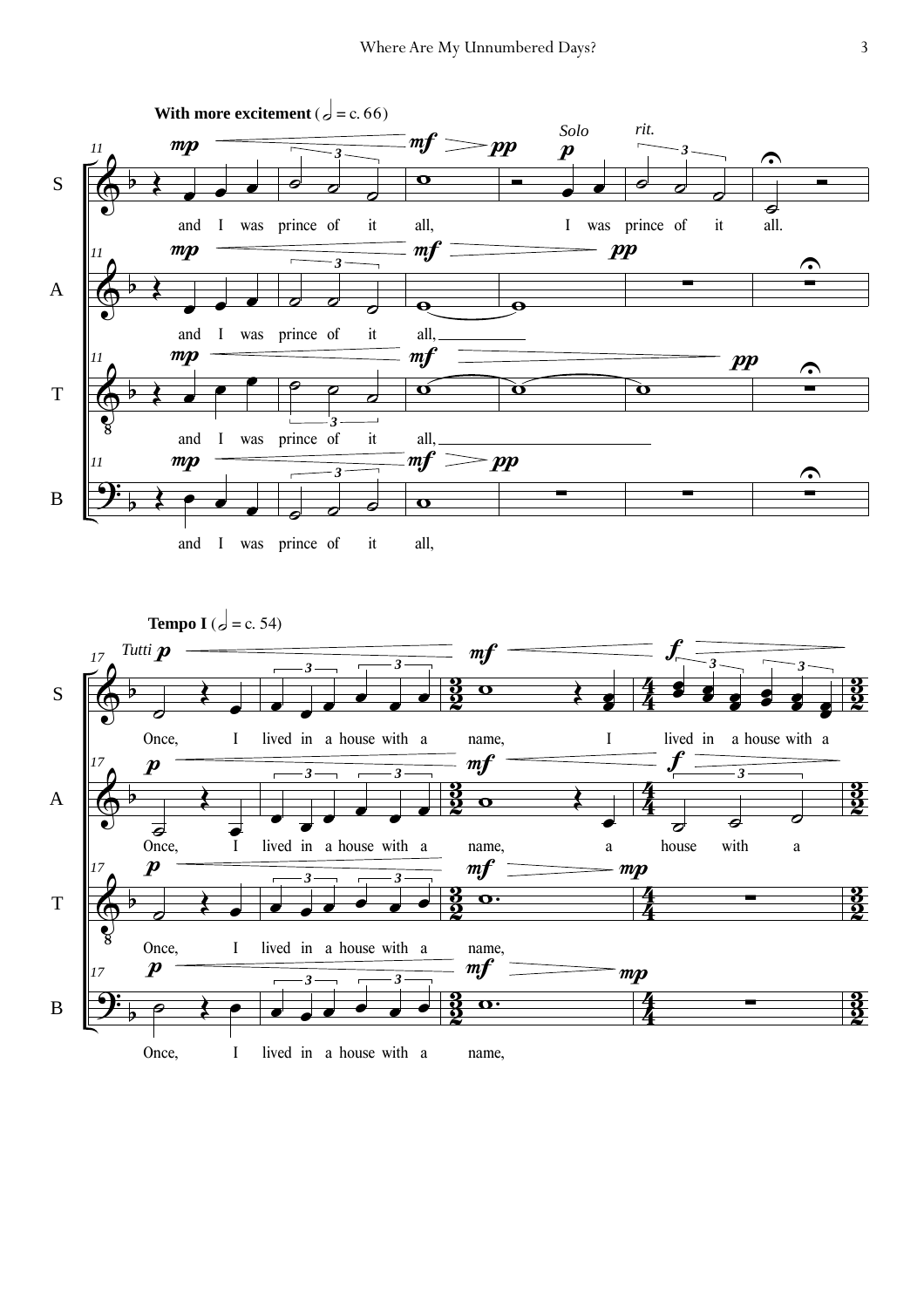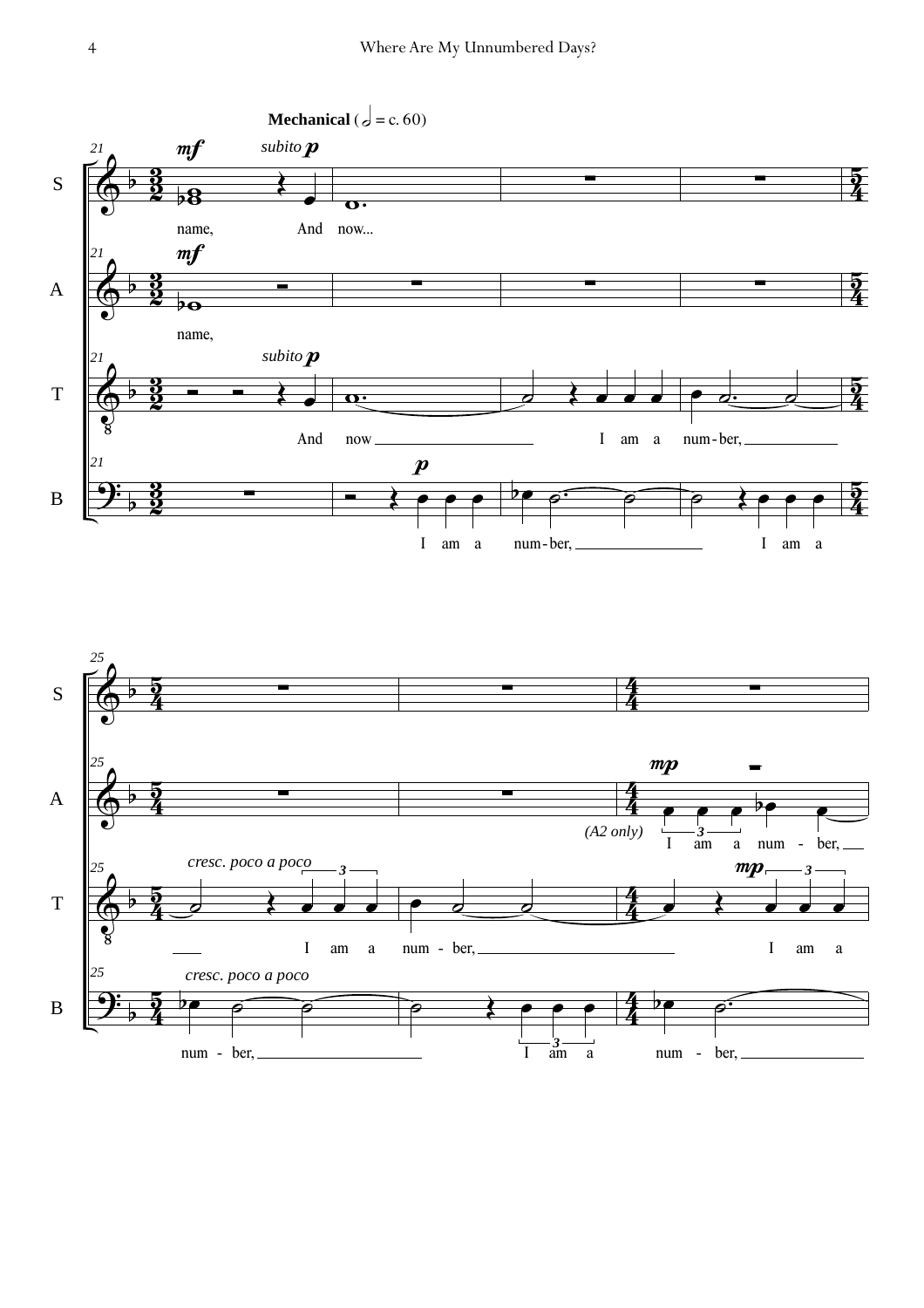

\* where no dynamics are given for a hairpin, it's just a slight crescendo - not as far as  $f$  - and then back to the original dynamic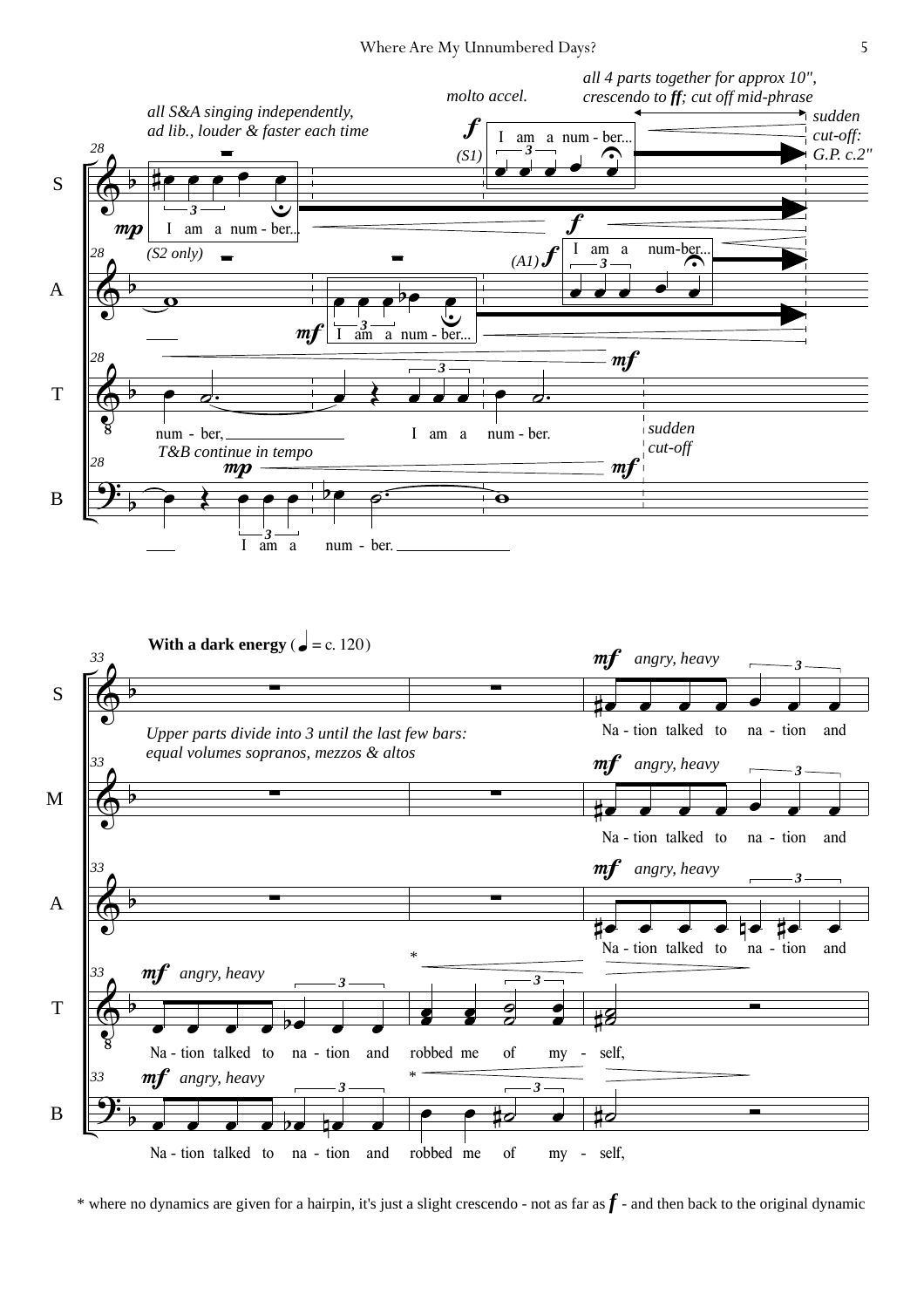

 $f$  + is shorthand for a dynamic between  $f$  and  $ff$  ; louder than  $f$ , but not maximum singing volume yet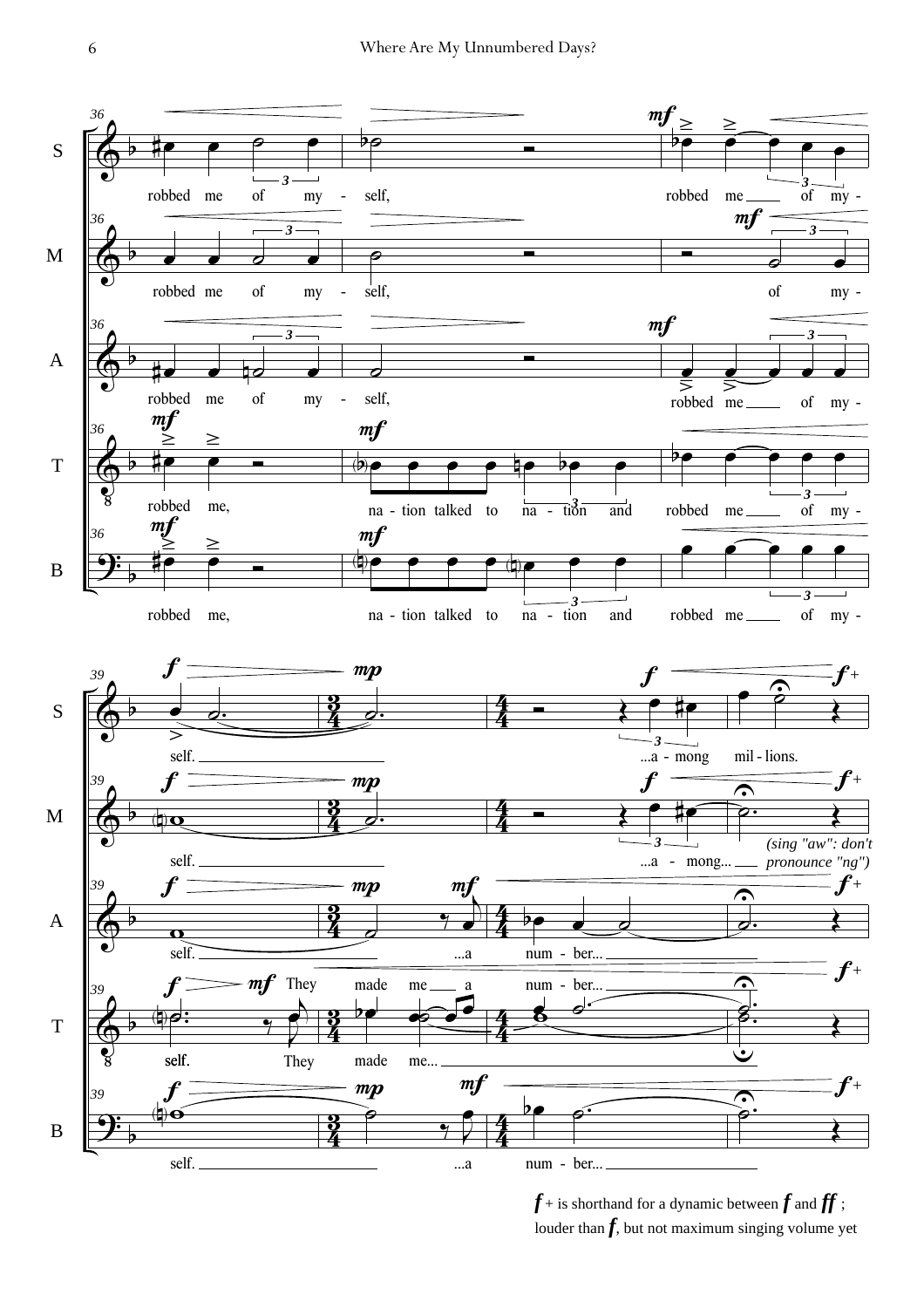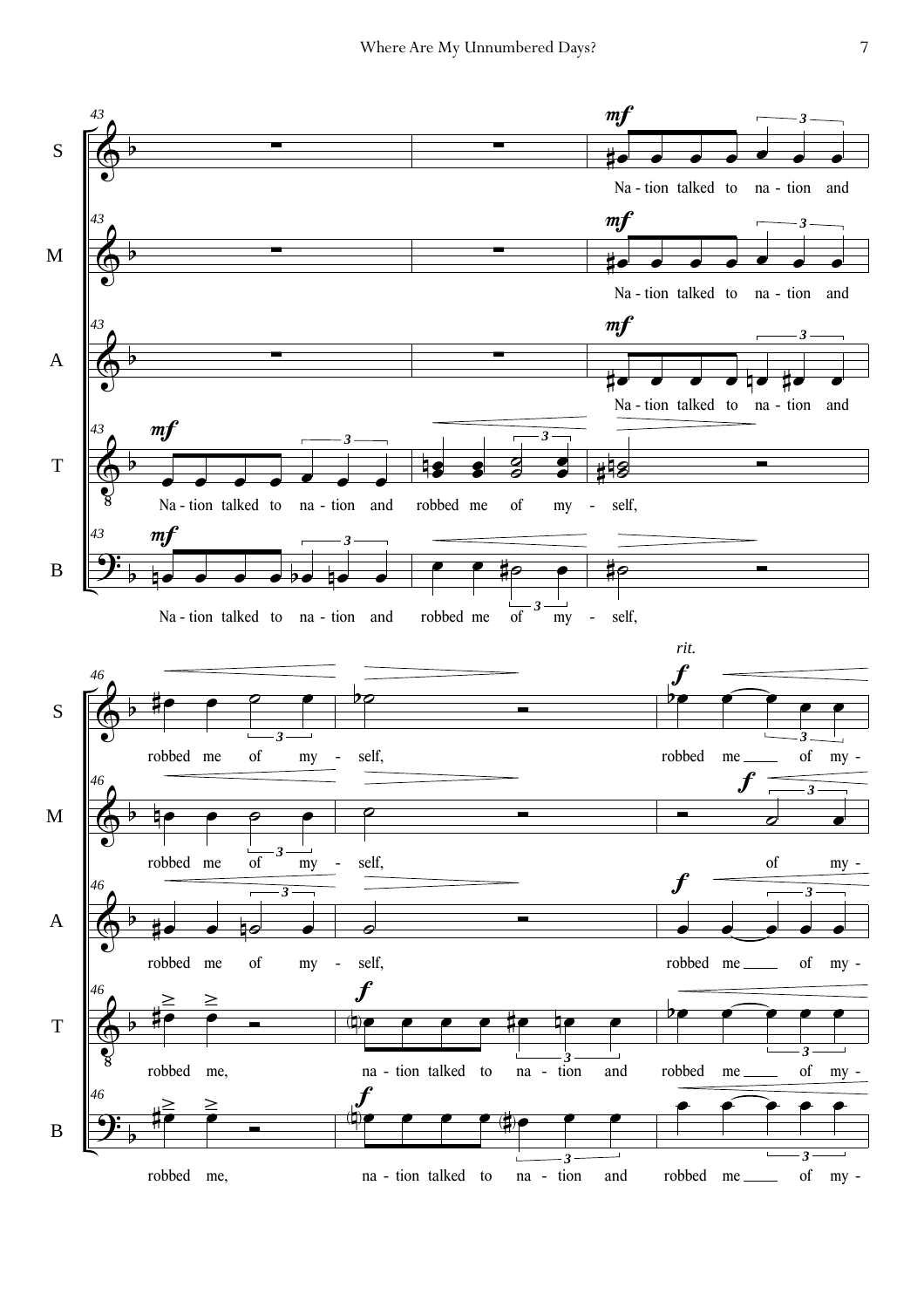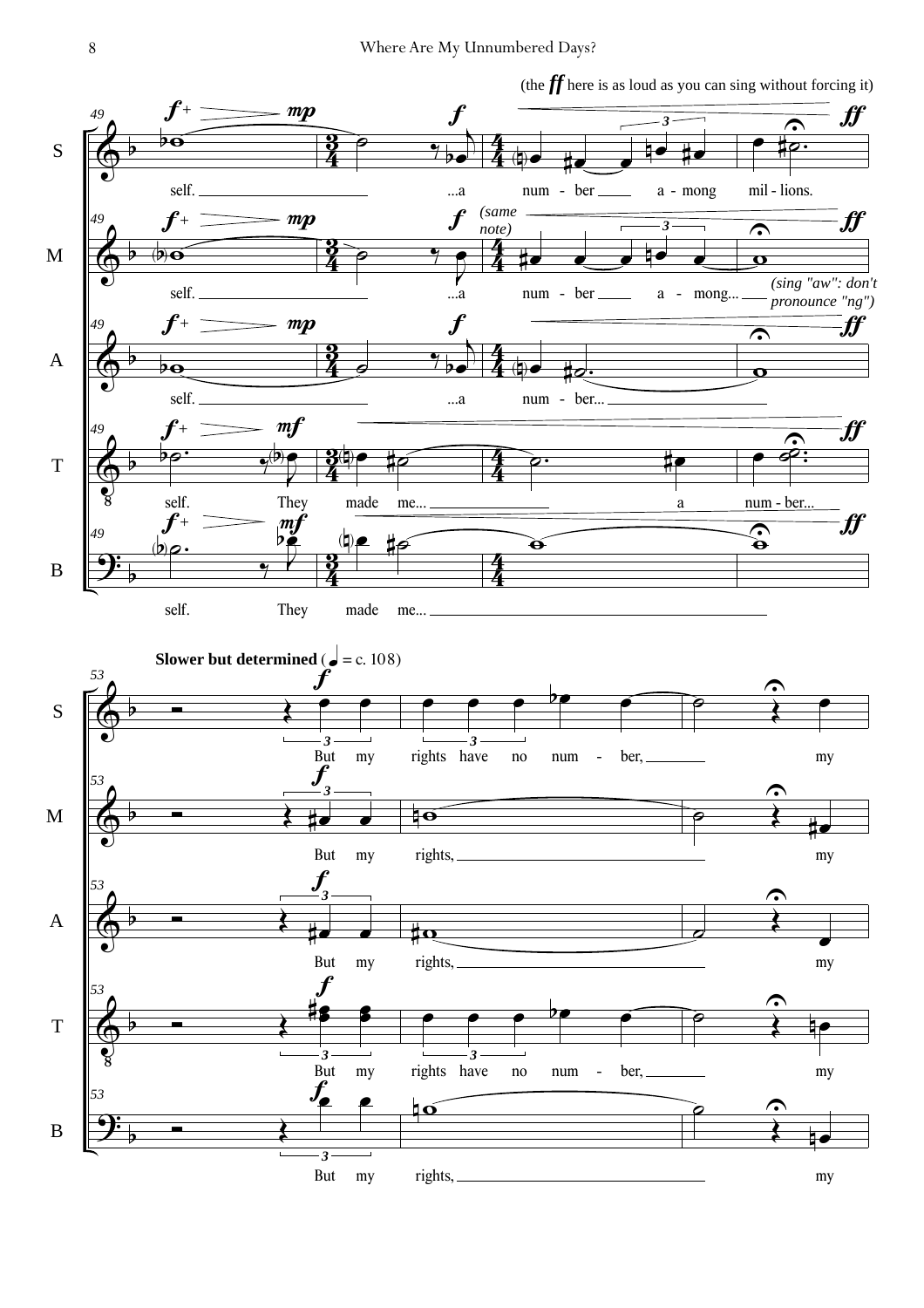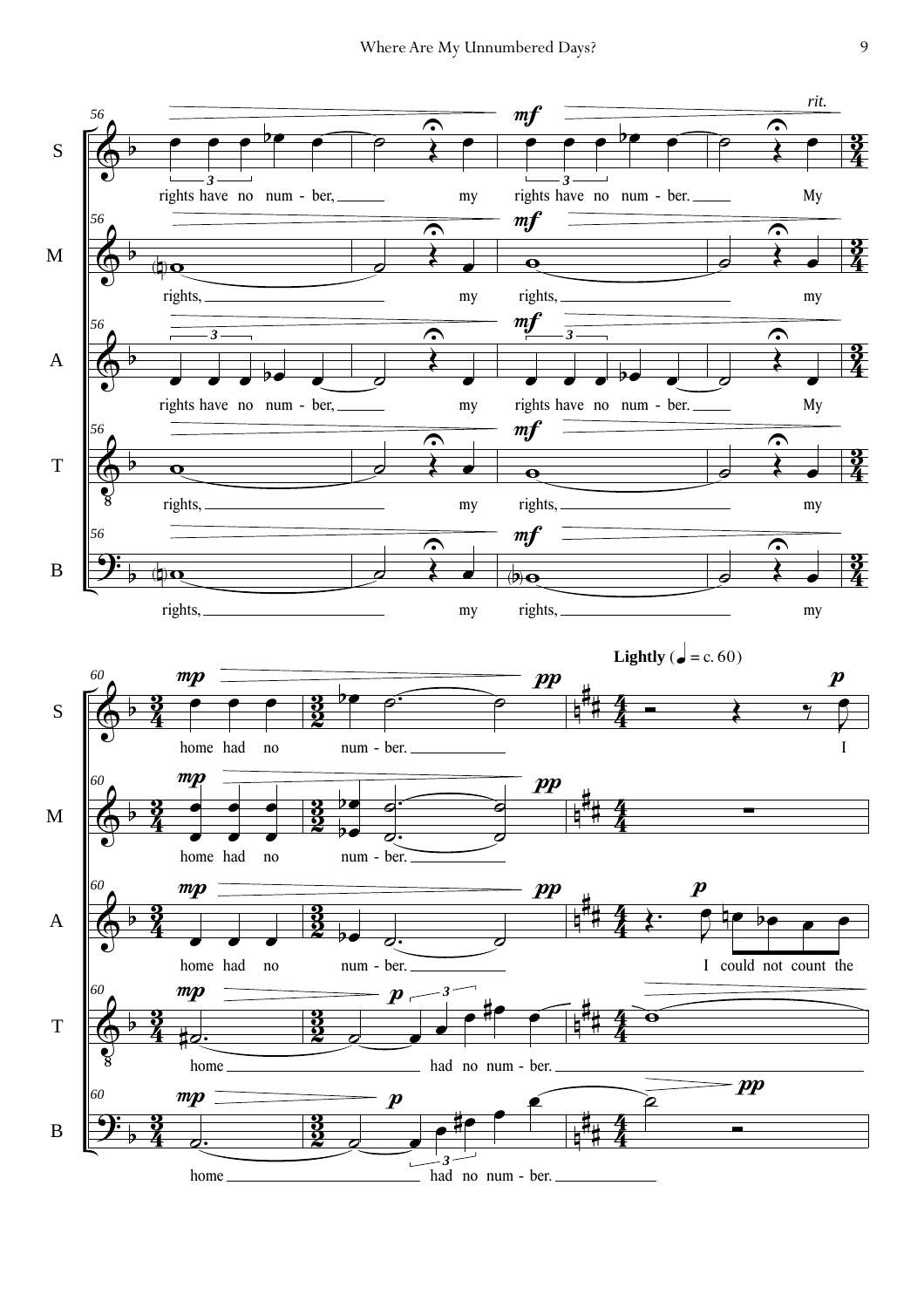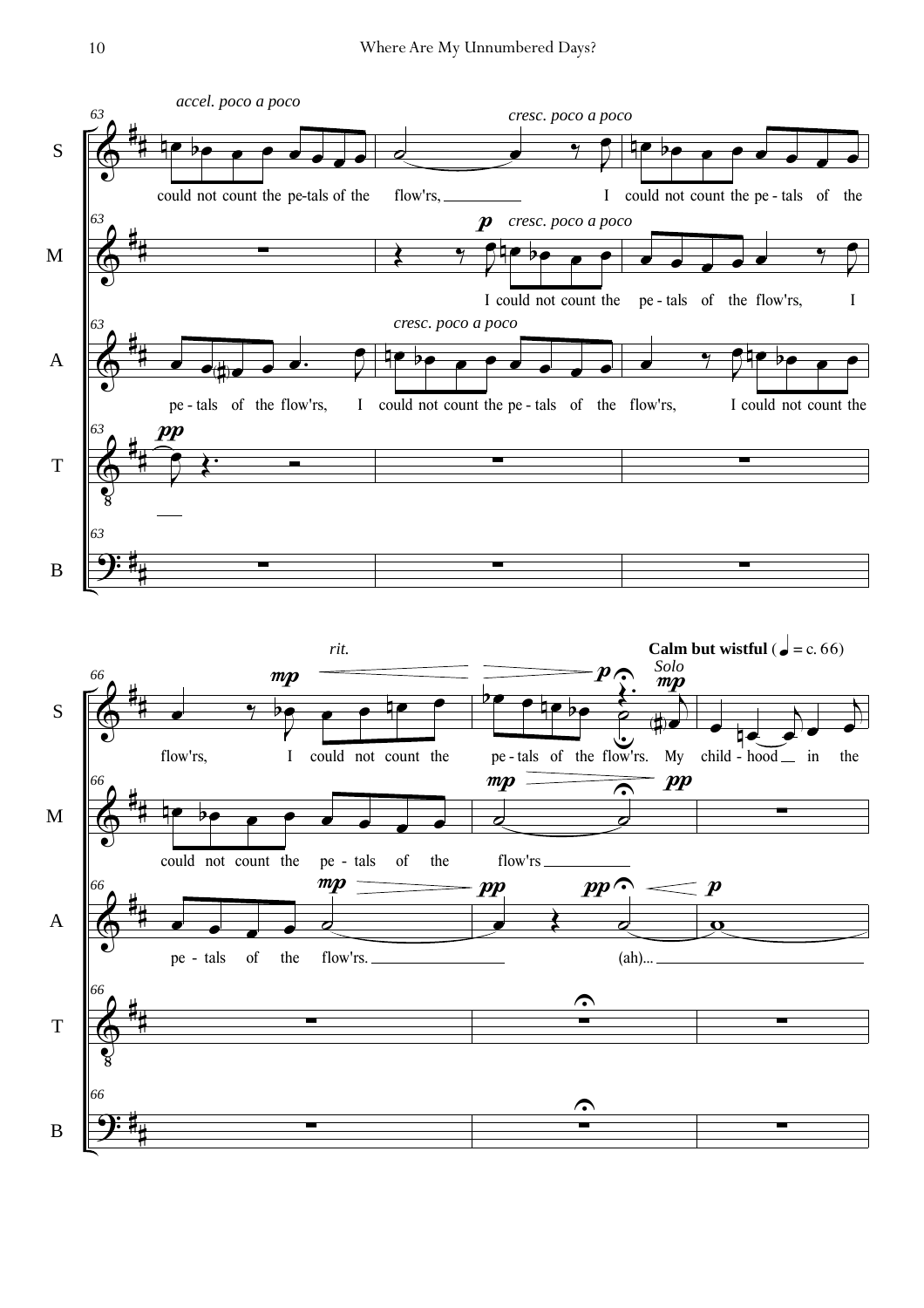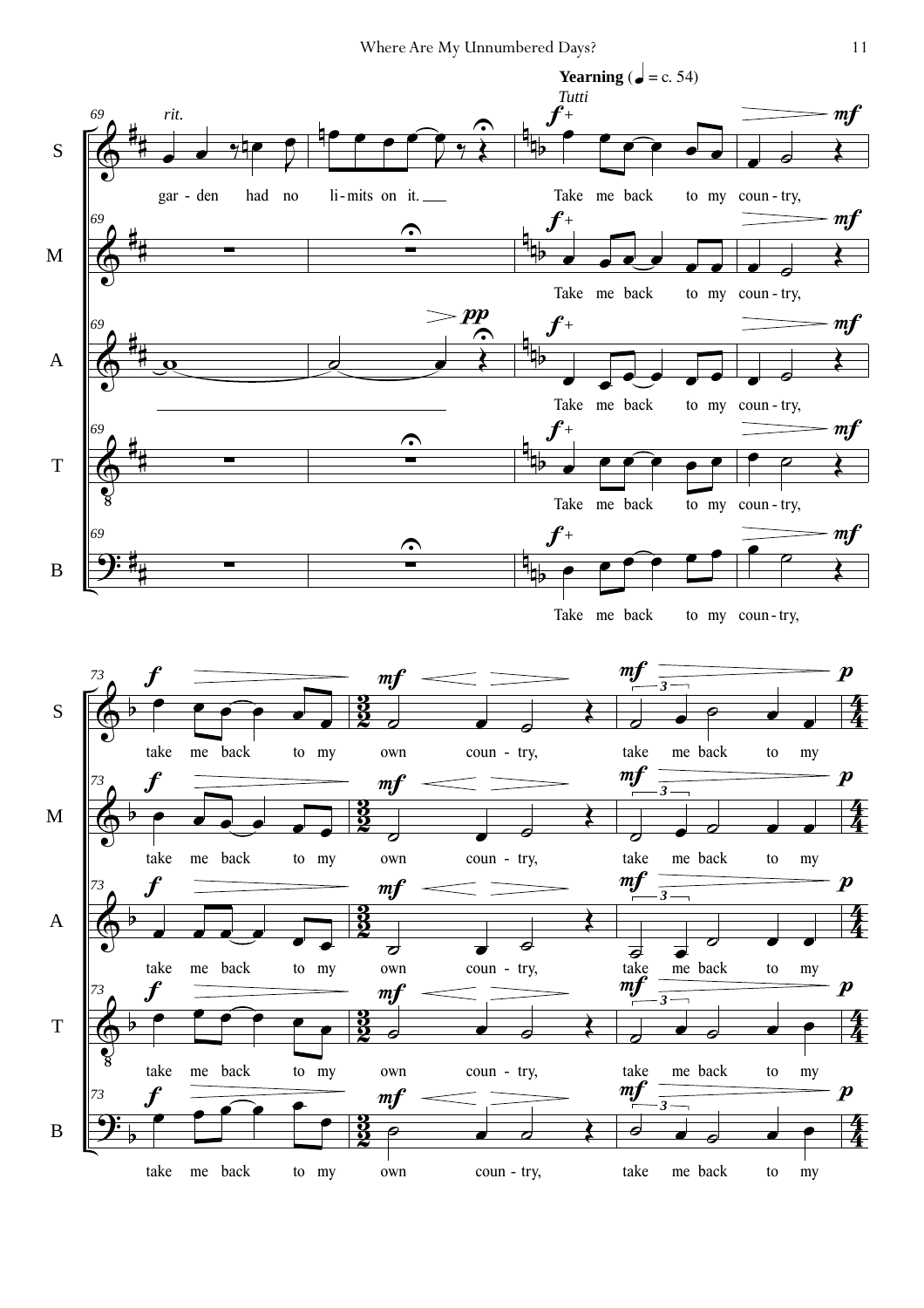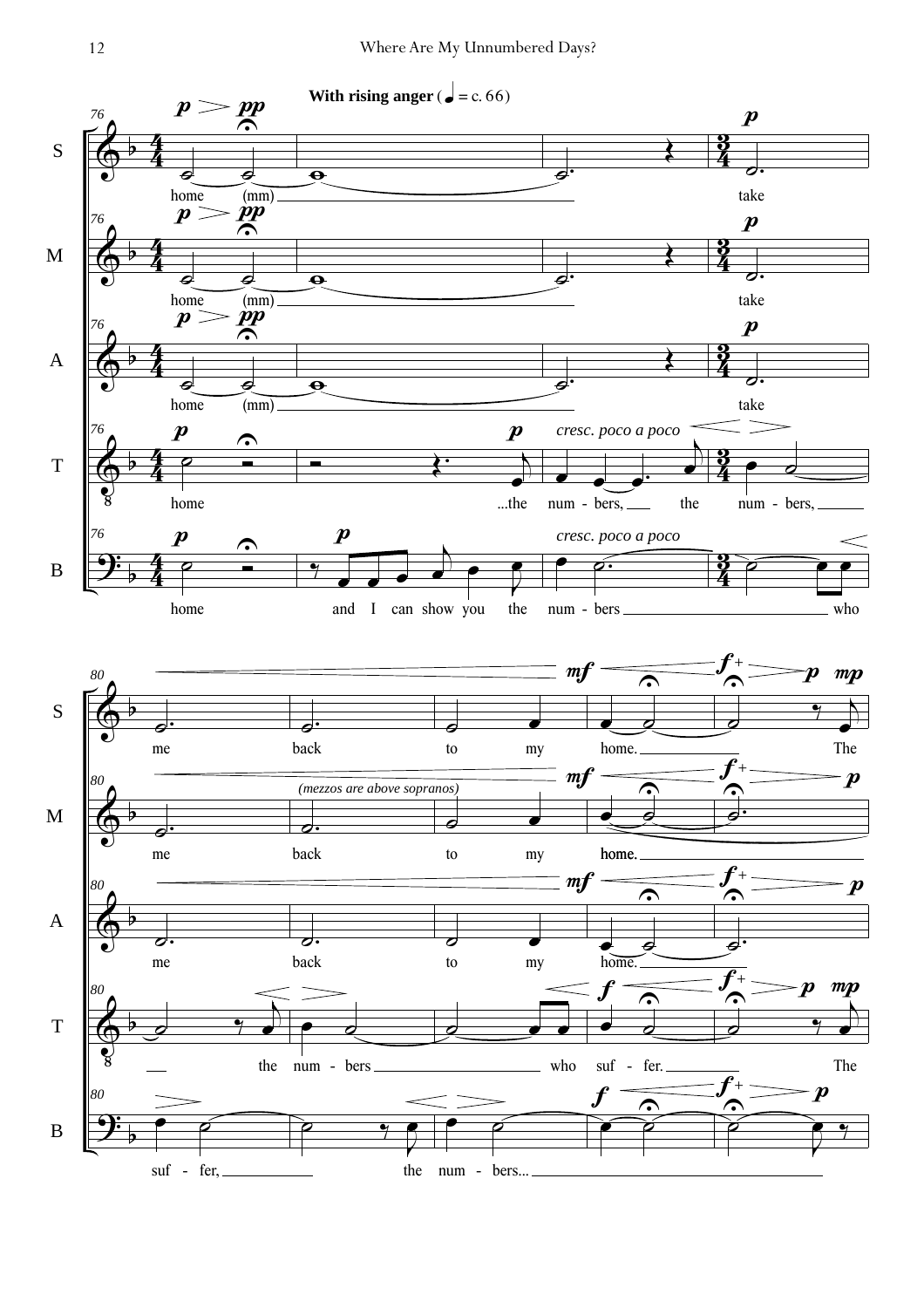